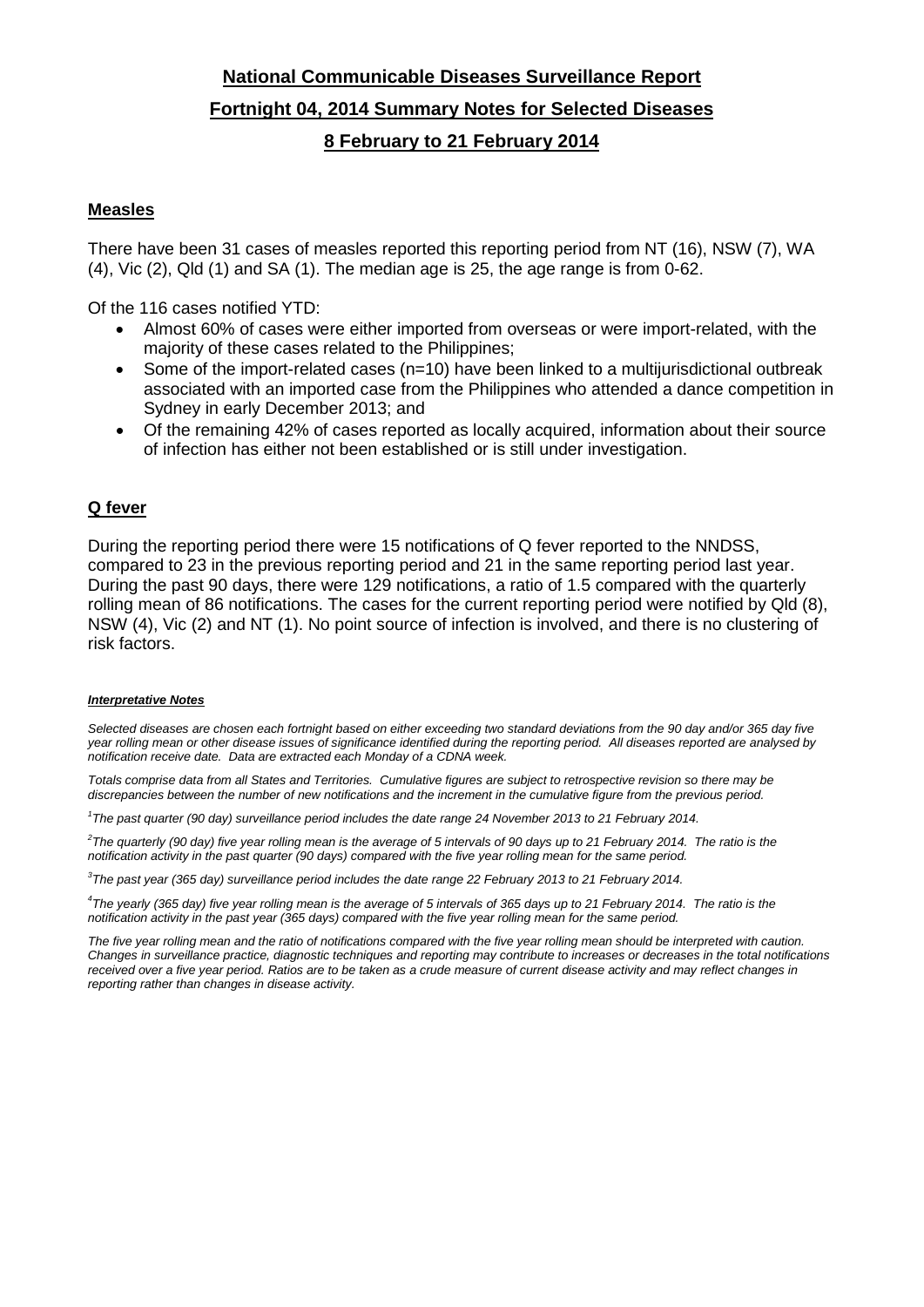#### **ADT FN04 Notification Received Date 08/02/2014 to 21/02/2014**

|                                                 | <b>State or Territory</b> |                          |          |              |                |            |                          |               |                                    | <b>Totals for Australia</b>            |                                                               |                    |                 | <b>Historical 90 Day Period</b>                      |                                               |                                                                     |              | <b>Historical 365 Day Period</b>    |                                            |                                                            |  |
|-------------------------------------------------|---------------------------|--------------------------|----------|--------------|----------------|------------|--------------------------|---------------|------------------------------------|----------------------------------------|---------------------------------------------------------------|--------------------|-----------------|------------------------------------------------------|-----------------------------------------------|---------------------------------------------------------------------|--------------|-------------------------------------|--------------------------------------------|------------------------------------------------------------|--|
| <b>Disease</b>                                  | <b>ACT</b>                | <b>NSW</b>               | NT       | <b>OLD</b>   | <b>SA</b>      | <b>TAS</b> | <b>VIC</b>               | <b>WA</b>     | This<br><b>Reporting</b><br>Period | <b>Previous</b><br>Reporting<br>Period | <b>Same</b><br><b>Reporting</b><br>Period<br><b>Last Year</b> | 2014<br><b>YTD</b> | Past<br>Ouarter | <b>Ouarterly</b><br><b>Rolling</b><br>5 year<br>mean | Ratio<br>Past<br>Quarter<br>$/5$ year<br>mean | <b>Exceeds</b><br><b>Ouarterly</b><br>rolling<br>$mean +2$<br>SD by | Past<br>Year | Yearly<br>rolling<br>5 year<br>mean | Ratio<br>Past<br>year<br>$/5$ year<br>mean | <b>Exceeds</b><br>Yearly<br>rolling<br>$mean + 2$<br>SD by |  |
| <b>Bloodborne diseases</b>                      |                           |                          |          |              |                |            |                          |               |                                    |                                        |                                                               |                    |                 |                                                      |                                               |                                                                     |              |                                     |                                            |                                                            |  |
| Hepatitis (NEC)                                 |                           |                          |          |              |                |            |                          |               |                                    |                                        |                                                               |                    |                 | $\Omega$ .                                           | $\Omega$ .                                    |                                                                     |              | $()$ .                              |                                            |                                                            |  |
| Hepatitis B (newly acquired)                    |                           |                          |          | Δ            | $\mathbf{1}$   |            |                          | $\mathcal{D}$ |                                    |                                        | 6                                                             | 24                 | 34              | 54.6                                                 | 0.6                                           |                                                                     | 171          | 223.2                               | 0.8                                        |                                                            |  |
| Hepatitis B (unspecified)                       |                           | 115                      |          | 35           | 15             |            | 55                       | 36            | 264                                | 222                                    | 294                                                           | 869                | .538            | 1,542.4                                              | 1.0                                           |                                                                     | 6,936        | 6,714.0                             | 1.0                                        |                                                            |  |
| Hepatitis C (newly acquired)                    |                           | 3                        |          |              | $\mathfrak{D}$ |            | $\overline{\phantom{1}}$ |               | -14                                | 18                                     | 20                                                            | 60                 | 109             | 106.4                                                | 1.0                                           |                                                                     | 407          | 408.6                               | 1.0                                        |                                                            |  |
| Hepatitis C (unspecified)                       |                           | 155                      |          | 123          | 13             | 10         | 83                       | 44            | 432                                | 337                                    | 416                                                           | 1,371              | 2,375           | 2,416.4                                              | 1.0                                           |                                                                     | 10,317       | 10,475.6                            | 1.0                                        |                                                            |  |
| Hepatitis D                                     |                           |                          |          |              |                |            |                          |               | $\mathcal{D}$                      |                                        | $\mathcal{R}$                                                 | -6                 | 14              | 6.2                                                  | 2.3                                           | 3.0                                                                 | 60           | 36.0                                | 1.7                                        | 12.4                                                       |  |
| <b>Gastrointestinal diseases</b>                |                           |                          |          |              |                |            |                          |               |                                    |                                        |                                                               |                    |                 |                                                      |                                               |                                                                     |              |                                     |                                            |                                                            |  |
| Botulism                                        |                           |                          |          |              |                |            |                          |               |                                    |                                        |                                                               |                    |                 | $()$ .                                               | $\theta$ .                                    |                                                                     | $\Lambda$    | 0.6                                 | 6.7                                        | 1.6                                                        |  |
| Campylobacteriosis                              | 13                        |                          | 11       | 191          | 60             | 43         | 276                      | 81            | 675                                | 816                                    | 509                                                           | 2,892              | 4,836           | 4,470.6                                              | 1.1                                           |                                                                     |              | 15,405 16,239.4                     | 0.9                                        |                                                            |  |
| Cryptosporidiosis                               |                           | 24                       |          | 41           | 14             |            | 33                       | 16            | 135                                | 129                                    | 257                                                           | 503                | 791             | 762.8                                                | 1.0                                           |                                                                     | 3,691        | 2.658.4                             | 1.4                                        |                                                            |  |
| Haemolytic uraemic syndrome (HUS)               |                           |                          |          |              |                |            |                          |               |                                    |                                        | 3                                                             | 7                  | -8              | 6.0                                                  | 1.3                                           |                                                                     | 16           | 18.0                                | 0.9                                        |                                                            |  |
| Hepatitis A                                     |                           | $\overline{\phantom{1}}$ |          |              |                |            |                          |               | 16                                 | 15                                     | 21                                                            | 45                 | 64              | 67.2                                                 | 1.0                                           |                                                                     | 193          | 282.4                               | 0.7                                        |                                                            |  |
| Hepatitis E                                     |                           |                          |          |              |                |            |                          |               |                                    |                                        |                                                               | $\mathbf{z}$       | $\mathbf{Q}$    | 9.0                                                  | 1.0                                           |                                                                     | 30           | 38.4                                | 0.8                                        |                                                            |  |
| Listeriosis                                     |                           |                          |          |              |                |            |                          |               |                                    |                                        | $\overline{4}$                                                | 13                 | 23              | 24.6                                                 | 0.9                                           |                                                                     | 71           | 78.8                                | 0.9                                        |                                                            |  |
| STEC, VTEC                                      |                           | $\overline{2}$           |          |              | 1              |            |                          |               |                                    |                                        | 10                                                            | 30                 | 41              | 41.0                                                 | 1.0                                           |                                                                     | 179          | 104.4                               | 1.7                                        | 25.2                                                       |  |
| Salmonellosis                                   | 14                        | 211                      | 19       | 237          | 34             | 20         | 259                      | 52            | 846                                | 757                                    | 754                                                           | 2,876              | 4,319           | 3,452.8                                              | 1.3                                           |                                                                     | 13,243       | 10,777.4                            | 1.2                                        |                                                            |  |
| Shigellosis                                     |                           | 22                       | $\Delta$ | 14           | Δ              |            | 15                       |               | 65                                 | 53                                     | 32                                                            | 208                | 272             | 169.0                                                | 1.6                                           | 41.0                                                                | 652          | 598.2                               | 1.1                                        |                                                            |  |
| <b>Typhoid Fever</b>                            |                           | $\mathbf{3}$             |          | $\mathbf{3}$ |                |            | $\mathcal{D}$            |               | 8                                  | 11                                     | 12                                                            | 32                 | 50              | 37.4                                                 | 1.3                                           |                                                                     | 137          | 119.8                               | 1.1                                        |                                                            |  |
| <b>Ouarantinable diseases</b>                   |                           |                          |          |              |                |            |                          |               |                                    |                                        |                                                               |                    |                 |                                                      |                                               |                                                                     |              |                                     |                                            |                                                            |  |
| Cholera                                         |                           |                          |          |              |                |            |                          |               |                                    |                                        |                                                               |                    |                 | 0.4                                                  | $\bigcirc$                                    |                                                                     | 3            | 4.6                                 | 0.7                                        |                                                            |  |
| <b>HPAIH</b>                                    |                           |                          |          |              |                |            |                          |               |                                    |                                        |                                                               |                    |                 | $\bigcap$                                            | $\Omega$ .                                    |                                                                     |              | ( ) . ( )                           | $^{\cap}$ i                                |                                                            |  |
| Plague                                          |                           |                          |          |              |                |            |                          |               |                                    |                                        |                                                               |                    |                 | $\bigcirc$ .                                         | ( ) . ( )                                     |                                                                     |              | ( ) . ( )                           | ()()                                       |                                                            |  |
| Rabies                                          |                           |                          |          |              |                |            |                          |               |                                    |                                        |                                                               |                    |                 | $()$ .                                               | $\theta$ .                                    |                                                                     |              | $( )$ . $( )$                       |                                            |                                                            |  |
| Severe Acute Respiratory Syndrome<br>(SARS)     |                           |                          |          |              |                |            |                          |               |                                    |                                        |                                                               |                    |                 | ( ) . ( )                                            | $\theta$ .                                    |                                                                     |              | ( ) . ( )                           | ()()                                       |                                                            |  |
| <b>Smallpox</b>                                 |                           |                          |          |              |                |            |                          |               |                                    |                                        |                                                               |                    |                 | $\Omega$ .                                           | 0.                                            |                                                                     |              | $( )$ . $( )$                       | ()()                                       |                                                            |  |
| Viral haemorrhagic fever (NEC)                  |                           |                          |          |              |                |            |                          |               |                                    |                                        |                                                               |                    |                 | $\theta$                                             | $\bigcirc$                                    |                                                                     |              | ( ) . ( )                           | $( )_{0}$                                  |                                                            |  |
| Yellow fever                                    |                           |                          |          |              |                |            |                          |               |                                    |                                        |                                                               |                    |                 | $\bigcirc$ .                                         | ( ) . ( )                                     |                                                                     |              | 1.0                                 | $( )_{0}$                                  |                                                            |  |
| <b>Sexually transmissible infections</b>        |                           |                          |          |              |                |            |                          |               |                                    |                                        |                                                               |                    |                 |                                                      |                                               |                                                                     |              |                                     |                                            |                                                            |  |
| Chlamydial infection                            | 40                        | 916                      | 36       | 943          | 176            | 37         | 503                      | 532           | 3,183                              | 3,275                                  | 3,681                                                         | 11,915             | 19,851          | 17,663.0                                             | 1.1                                           |                                                                     |              | 82,609 72,690.8                     | 1.1                                        |                                                            |  |
| Donovanosis                                     |                           |                          |          |              |                |            |                          |               |                                    |                                        |                                                               |                    |                 | $\bigcirc$ .                                         | $()$ .                                        |                                                                     |              | 1.0                                 | ( ) . ( )                                  |                                                            |  |
| Gonococcal infection                            | 11                        | 193                      | 40       | 122          | 14             |            | 115                      | 98            | 599                                | 616                                    | 639                                                           | 2,383              | 3,867           | 2,705.6                                              | 1.4                                           |                                                                     |              | 15,488 10,552.8                     | 1.5                                        |                                                            |  |
| Syphilis - congenital                           |                           |                          |          |              |                |            |                          |               |                                    |                                        |                                                               |                    |                 | 0.8                                                  | $\Omega$ .                                    |                                                                     | 6            | 4.2                                 | 1.4                                        |                                                            |  |
| Syphilis $<$ 2 years                            |                           | 5                        |          | 15           |                |            | 19                       |               | 46                                 | 51                                     | 72                                                            | 199                | 383             | 322.8                                                | 1.2                                           |                                                                     | 1,720        | 1,329.2                             | 1.3                                        | 69.0                                                       |  |
| Syphilis $> 2$ years or unspecified<br>duration |                           |                          |          | 15           |                |            | 37                       | $\mathcal{D}$ | 66                                 | 51                                     | 79                                                            | 208                | 358             | 300.0                                                | 1.2                                           | 10.8                                                                | 1,687        | 1,355.2                             | 1.2                                        | 237.8                                                      |  |

#### **Footnotes:**

\* Ratio of the 90 day prior surveillance period to the past 90 day 5 year rolling mean, or ratio of the 365 day prior surveillance period to the 365 day 5 year rolling mean.  $NN = Not Notifiable$ ,  $NDP = No Data Provided, NEC = Not Elsewhere Classified$ 

Past Quarter (90d prior surveillance period): 24/11/2013 to 21/02/2014<br>
Past year (365d prior surveillance period): 22/02/2013 to 21/02/2014<br>
Yearly rolling 5Yr Mean (365d 5Yr Mean): The SYr Mean (365d 5Yr Mean): Quarterly rolling 5Yr Mean (90d 5Yr Mean): Quarterly rolling 5Yr Mean (90d 5Yr Mean) 1: 24/11/2012 to 21/02/2013 Yearly rolling 5Yr Mean (365d 5Yr Mean) 1: 23/02/2012 to 21/02/2013 Quarterly rolling 5Yr Mean (90d 5Yr Mean) 2: 24/11/2011 to 21/02/2012 Yearly rolling 5Yr Mean (365d 5Yr Mean) 2: 22/02/2011 to 21/02/2012 Quarterly rolling 5Yr Mean (90d 5Yr Mean) 3: 24/11/2010 to 21/02/2011 Yearly rolling 5Yr Mean (365d 5Yr Mean) 3: 22/02/2010 to 21/02/2011 Quarterly rolling 5Yr Mean (90d 5Yr Mean) 4: 24/11/2009 to 21/02/2010 Yearly rolling 5Yr Mean (365d 5Yr Mean) 4: 22/02/2009 to 21/02/2010 Quarterly rolling 5Yr Mean (90d 5Yr Mean) 5:  $24/11/2008$  to  $21/02/2009$